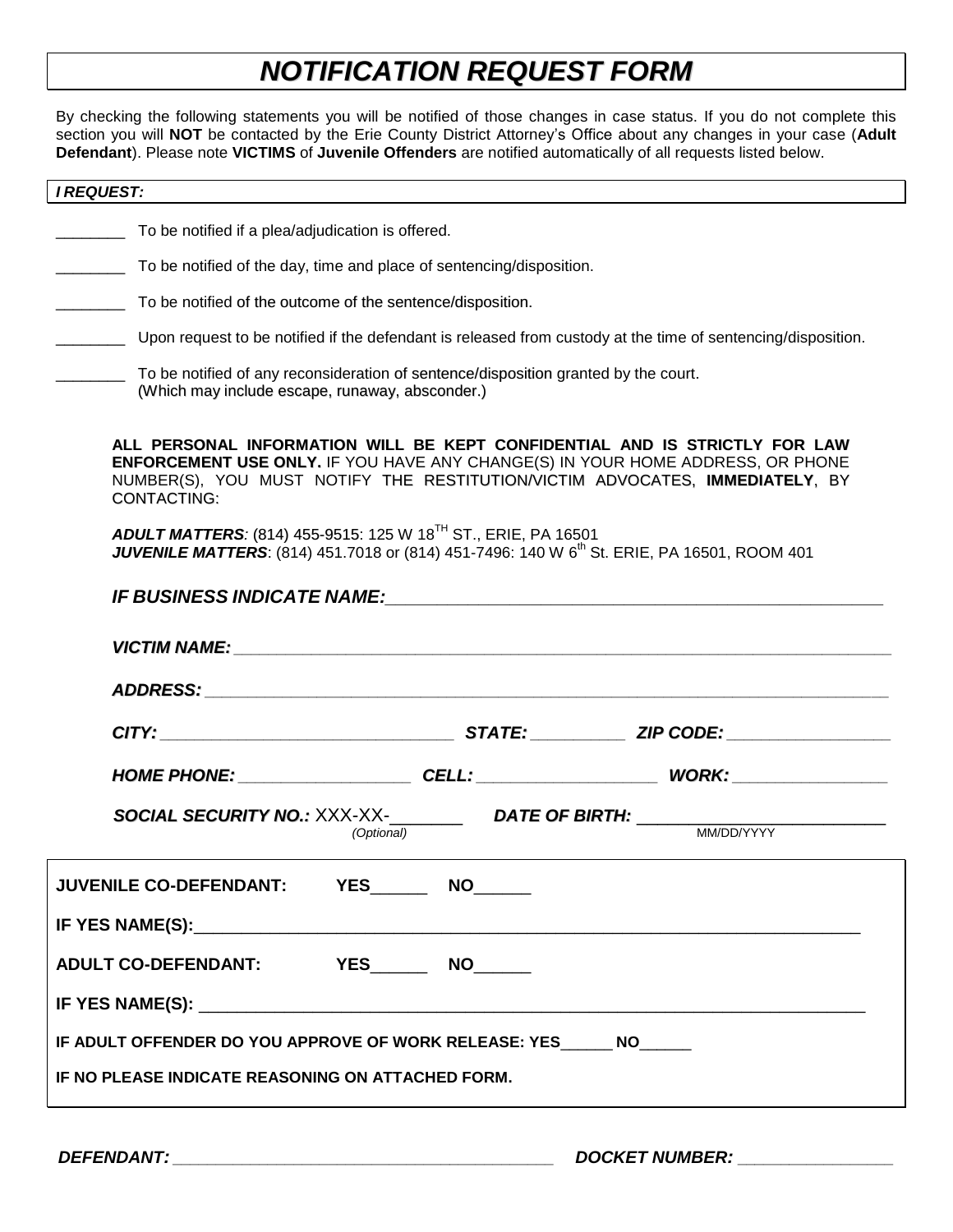# *RESTITUTION CLAIM FORM*

# ERIE COUNTY DEPARTMENTS OF PROBATION/PAROLE

If you suffered a financial loss due to this crime/delinquency the Judge can order the defendant to pay you back. In order for the court to know how much money you are owed you must complete this form. THE ERIE COUNTY PROBATION & PAROLE DEPARTMENTS CANNOT COLLECT YOUR MONEY IF YOU DO NOT COMPLETE THIS FORM INDICATING A SPECIFIC DOLLAR AMOUNT OF REQUESTED RESTITUTION & PROVIDING APPROPRIATE DOCUMENTATION.

| DEFENDANT: University of the contract of the contract of the contract of the contract of the contract of the contract of the contract of the contract of the contract of the contract of the contract of the contract of the c                                                                                                                                                                                                                              |                                   |
|-------------------------------------------------------------------------------------------------------------------------------------------------------------------------------------------------------------------------------------------------------------------------------------------------------------------------------------------------------------------------------------------------------------------------------------------------------------|-----------------------------------|
| DOCKET NUMBER: The contract of the contract of the contract of the contract of the contract of the contract of the contract of the contract of the contract of the contract of the contract of the contract of the contract of                                                                                                                                                                                                                              |                                   |
|                                                                                                                                                                                                                                                                                                                                                                                                                                                             |                                   |
|                                                                                                                                                                                                                                                                                                                                                                                                                                                             |                                   |
| WAS LOSS COVERED BY INSURANCE? (PLEASE CIRCLE ONE) YES                                                                                                                                                                                                                                                                                                                                                                                                      | NO <sub>2</sub><br><b>IN PART</b> |
| IF YES \$<br>DID YOU PAY A DEDUCTIBLE<br><b>YES</b><br>NO.                                                                                                                                                                                                                                                                                                                                                                                                  |                                   |
| IF YOUR ANSWER WAS "YES" OR "IN PART" YOU MUST COMPLETE THE FOLLOWING INFORMATION:                                                                                                                                                                                                                                                                                                                                                                          |                                   |
| AMOUNT OF CLAIM <i>PAID</i> BY THE INSURANCE COMPANY<br>S.                                                                                                                                                                                                                                                                                                                                                                                                  |                                   |
| <b>NAME AND ADDRESS OF INSURANCE COMPANY:</b>                                                                                                                                                                                                                                                                                                                                                                                                               |                                   |
|                                                                                                                                                                                                                                                                                                                                                                                                                                                             | CLAIM #:                          |
|                                                                                                                                                                                                                                                                                                                                                                                                                                                             | PHONE NUMBER: NORTH PHONE NUMBER: |
| NAME OF POLICY HOLDER: NAME OF POLICY AND RESERVE THE CONTRACT OF THE CONTRACT OF THE CONTRACT OF THE CONTRACT OF THE CONTRACT OF THE CONTRACT OF THE CONTRACT OF THE CONTRACT OF THE CONTRACT OF THE CONTRACT OF THE CONTRACT                                                                                                                                                                                                                              | <b>POLICY # :</b>                 |
| YOUR OUT-OF-POCKET LOSS (LOSS THAT WAS NOT REIMBURSED BY INSURANCE, EMPLOYERS, ETC.):<br>$\checkmark$ LIST ANY/ALL OUT-OF-POCKET EXPENSES AS A RESULT OF THIS CRIME.<br>$\checkmark$ . LIST ANY MEDICAL EXPENSES NOT COVERED BY INSURANCE THAT WERE INCURRED AS A RESULT OF THIS CRIME.<br>$\checkmark$ attach photocopies of bills and receipts to substantiate your claim.<br>WAS VICTIM COMPENSATION FILED/RECEIVED IF YES PLEASE INDICATE CLAIM AMOUNT. |                                   |
|                                                                                                                                                                                                                                                                                                                                                                                                                                                             |                                   |
| <u>in the contract of the contract of the contract of the contract of the contract of the contract of the contract of the contract of the contract of the contract of the contract of the contract of the contract of the contra</u>                                                                                                                                                                                                                        |                                   |
|                                                                                                                                                                                                                                                                                                                                                                                                                                                             |                                   |
|                                                                                                                                                                                                                                                                                                                                                                                                                                                             |                                   |
| (IF ADDITIONAL SPACE IS NEEDED, PLEASE USE BACK OF THIS FORM)                                                                                                                                                                                                                                                                                                                                                                                               |                                   |
| TOTAL AMOUNT OF YOUR OUT-OF-POCKET LOSS: \$                                                                                                                                                                                                                                                                                                                                                                                                                 |                                   |
| PLEASE PROVIDE THE NAME & CONTACT INFORMATION OF A BENEFICIARY SHOULD YOU BECOME DECEASED:                                                                                                                                                                                                                                                                                                                                                                  |                                   |

**NOTE: ANY INFORMATION GIVEN FALSELY MAY SUBJECT YOU TO A POSSIBLE CRIMINAL ACTION FOR UNSWORN FALSIFICATION TO AUTHORITIES, UNDER SECTION NO 4904 OF THE CRIMINAL CODE OF THE COMMONWEALTH OF PENNSYLVANIA, WITH THE CONSEQUENCE OF A PENALTY OF ONE (1) YEAR IN JAIL, AND/OR A \$2,500 FINE.**

\_\_\_\_\_\_\_\_\_\_\_\_\_\_\_\_\_\_\_\_\_\_\_\_\_\_\_\_\_\_\_\_\_\_\_\_\_\_\_\_\_\_\_\_\_\_\_\_\_\_\_\_\_\_\_\_\_\_\_\_\_\_\_\_\_\_\_\_\_\_\_\_\_\_\_\_\_\_\_\_\_\_\_\_\_\_\_\_\_\_\_\_\_\_\_\_\_\_\_\_\_\_\_\_\_\_\_\_\_\_\_\_\_\_\_\_\_\_\_\_\_

# *I HEREBY CERTIFY THAT ALL THE ABOVE INFORMATION IS ABSOLUTELY TRUE & CORRECT TO THE BEST OF MY KNOWLEDGE.*

VICTIM'S SIGNATURE: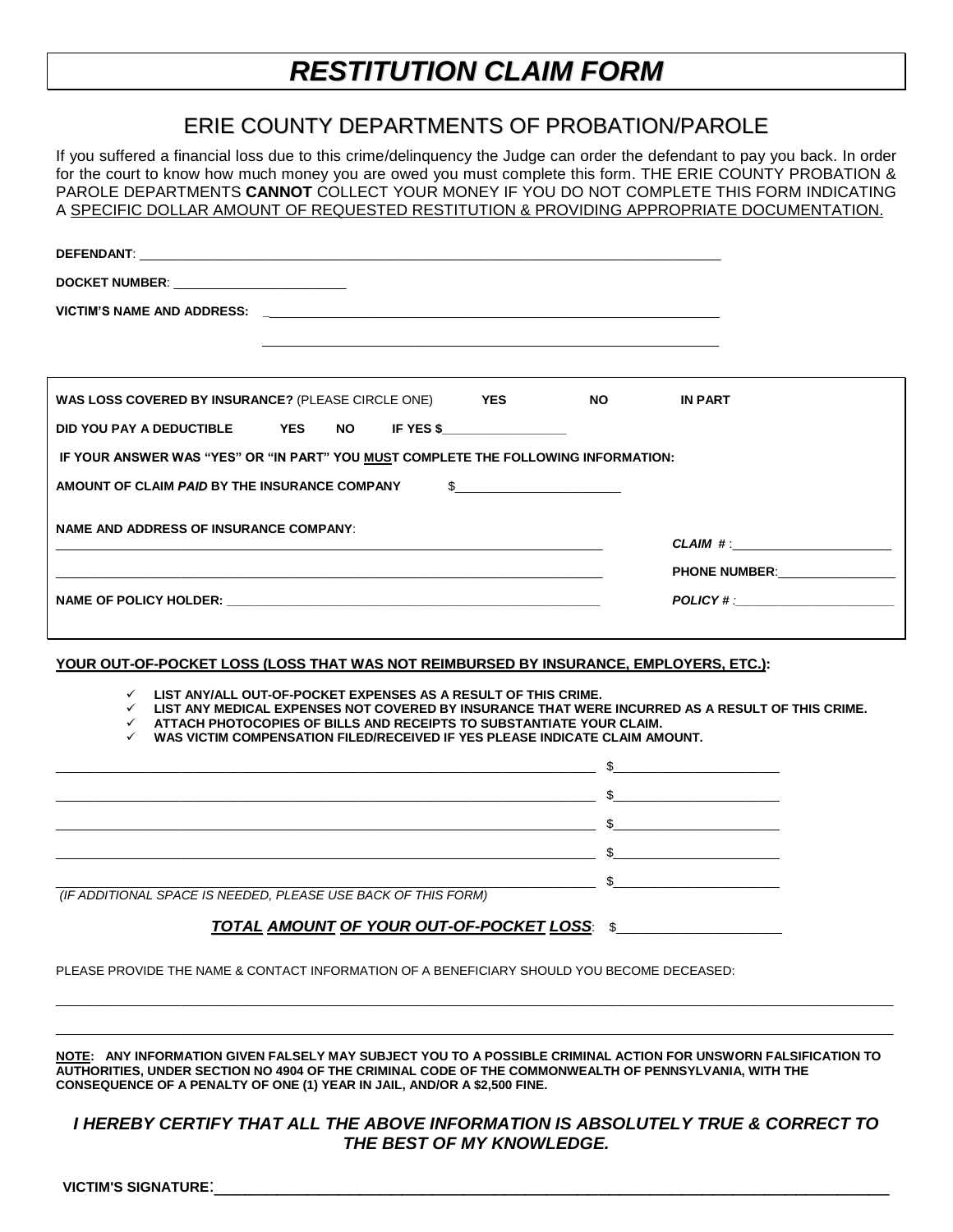# *IMPACT STATEMENT*

A copy of this form will be given to the Judge before the Defendant is sentenced. It is important for the courts to know how this crime has affected your life. If there is anything additional you would like the Judge to know please write those thoughts on the back of this page or feel free to write him/her a letter instead. **FEEL FREE TO ADD ADDITIONAL PAGES IF NEEDED**.

**Directions**: Please **CIRCLE** the word that best describes the impact of the crime.

#### **1. As a result of this crime:**

| How much have you feared for your safety?         | None        | Mild | Moderate | Severe | Extreme |
|---------------------------------------------------|-------------|------|----------|--------|---------|
| How much anxiety have you experienced?            | None        | Mild | Moderate | Severe | Extreme |
| How much sadness have you experienced?            | None        | Mild | Moderate | Severe | Extreme |
| How much anger have you experienced?              | <b>None</b> | Mild | Moderate | Severe | Extreme |
| How much difficulty have you had trusting others? | None        | Mild | Moderate | Severe | Extreme |

#### **2. Since the crime occurred, how much difficulty have you had:**

Difficulty concentrating on doing something for ten minutes?

None Mild Moderate Severe Extreme/Cannot Do

Difficulty remembering to do important things (i.e. paying bills, returning phone calls)?

None Mild Moderate Severe Extreme/Cannot Do

Difficulty taking care of household responsibilities?

None Mild Moderate Severe Extreme/Cannot Do

Difficulty taking care of work responsibilities/school responsibilities?

None Mild Moderate Severe Extreme/Cannot Do

Difficulty maintaining friendships?

None Mild Moderate Severe Extreme/Cannot Do

#### **3. How much of an impact has this crime had on your life?**

None Mild Moderate Severe Extreme

**4. How much of an impact has this crime had on your children/family/friends?**

None Mild Moderate Severe Extreme

**DEFENDANT: \_\_\_\_\_\_\_\_\_\_\_\_\_\_\_\_\_\_\_\_\_\_\_\_\_\_\_\_\_\_\_\_\_\_\_\_\_\_\_\_\_\_\_\_ Docket #: \_\_\_\_\_\_\_\_\_\_\_\_\_\_\_\_\_\_\_\_\_**